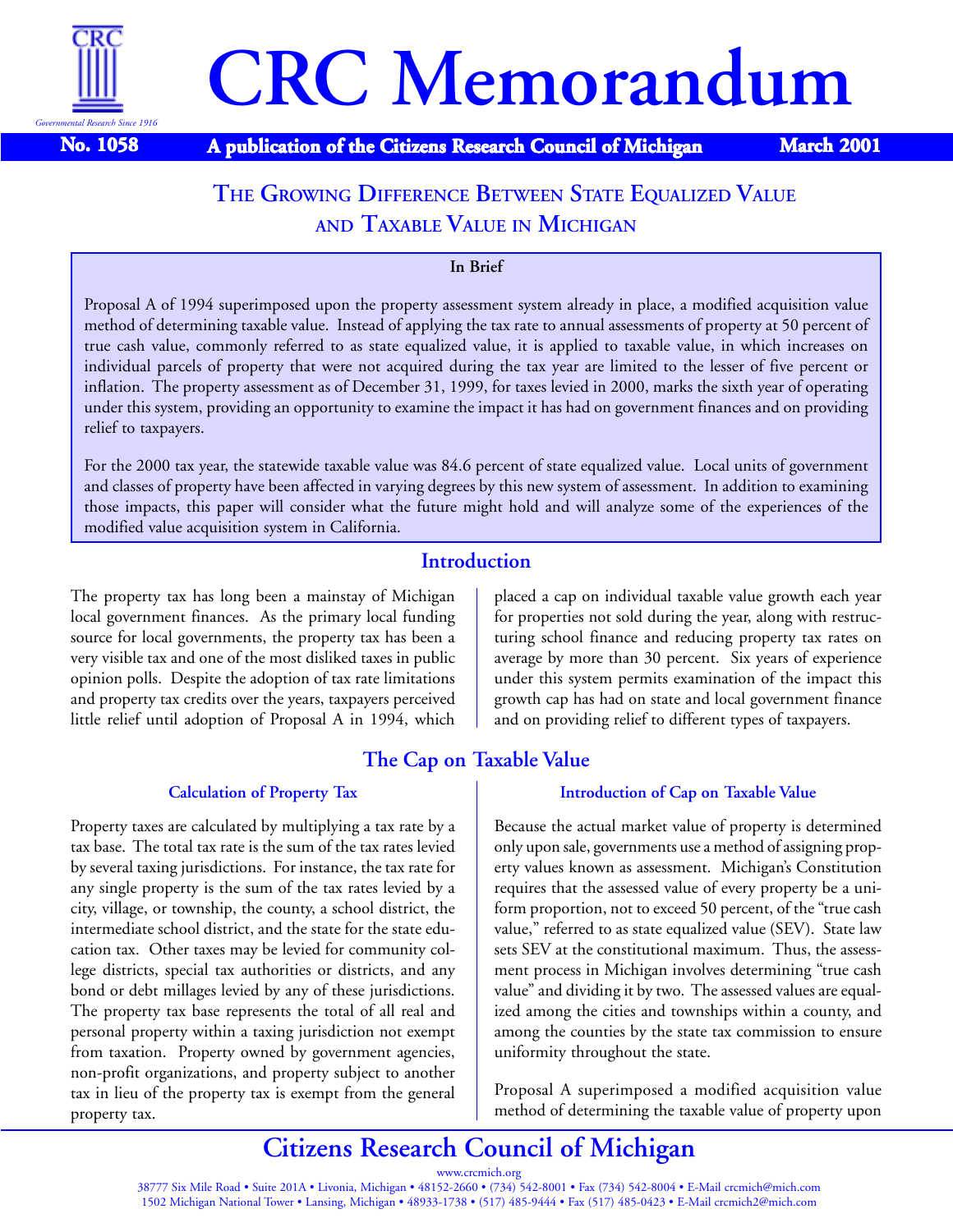this property assessment system already in place. For property assessments as of December 31, 1994, and thereafter, annual increases in the taxable value (TV) of individual parcels of existing property are limited to the lesser of five percent or inflation.

The assessment as of December 31, 1999, for taxes levied in 2000, marked the sixth year of implementation of the modified acquisition value approach. During those six years, growth in taxable value has been held to the inflation rate, which has been less than the five percent limit each year.

**Applicable Inflation Limit on Taxable Value Growth**

| 1995 | 2.5% |
|------|------|
| 1996 | 2.8% |
| 1997 | 2.8% |
| 1998 | 2.7% |
| 1999 | 1.6% |
| 2000 | 1.9% |
| 2001 | 3.2% |
|      |      |

Source: Michigan Department of Treasury, State Tax Commission

In such circumstances, the inflation rate does not automatically become the growth rate of taxable value. Because some property values grew at lower rates, they were unaffected by this cap. Transferred properties, additions, and modifications are not subject to these limits.

#### **Statewide Difference**

For the state as a whole, 2000 TV was 84.6 percent of 2000 SEV (See **Chart 1**). The taxation of property at SEV rather than TV would cause statewide property tax revenues to increase 18.2 percent. The divergence of SEV and TV, with TV used as the tax base, has resulted in a total statewide tax yield

When ownership of a parcel of property is transferred as defined by law, the parcel is reassessed "at the applicable proportion of current true cash value." Additions and modifications to existing property and new property are placed on the tax rolls at 50 per-

## **Six Years of Limited Growth in Taxable Value**

in 2000 of about \$1.7 billion less than would have been the case had SEV been used as the tax base. The total statewide tax yield for the years 1995- 2000 was about \$4.9 billion less than if the tax base had been SEV.

#### **Difference by Class of Property**

For purposes of equalizing assessments, Michigan property is classified into six classes: agricultural, commercial, industrial, residential, timber cutover, and developmental. Table 1 details the ratio of TV to SEV by class of property. By analyzing these ratios, it is possible to observe the impact the cap has had on each type of property.

**Agricultural, Timber Cutover, and Developmental Property.** Owners of agricultural, timber cutover, and developmental properties are the greatcent of current true cash value.

Assessors continue to record, and the state computes, the SEV of each parcel of property for purposes of assigning a taxable value upon transfer equal to 50 percent of the true cash value.

est beneficiaries of this new system of property assessment. Possibly because of low rates of turnover in ownership, these properties remain subject to the cap on assessments for longer periods, and thus develop greater gaps in the ratio of TV to SEV.

The modified acquisition value system served to lessen the role of these three classes of property in the total statewide tax. In 1994, these three classes of property constituted 4.2 percent of the total statewide tax base. In 2000, their taxable value constituted 3.3 percent, a reduction of about onefifth.

**Commercial and Industrial Property.** Commercial and industrial property had the narrowest gaps of all classes of property. Even though these types of property remain closest to full as-

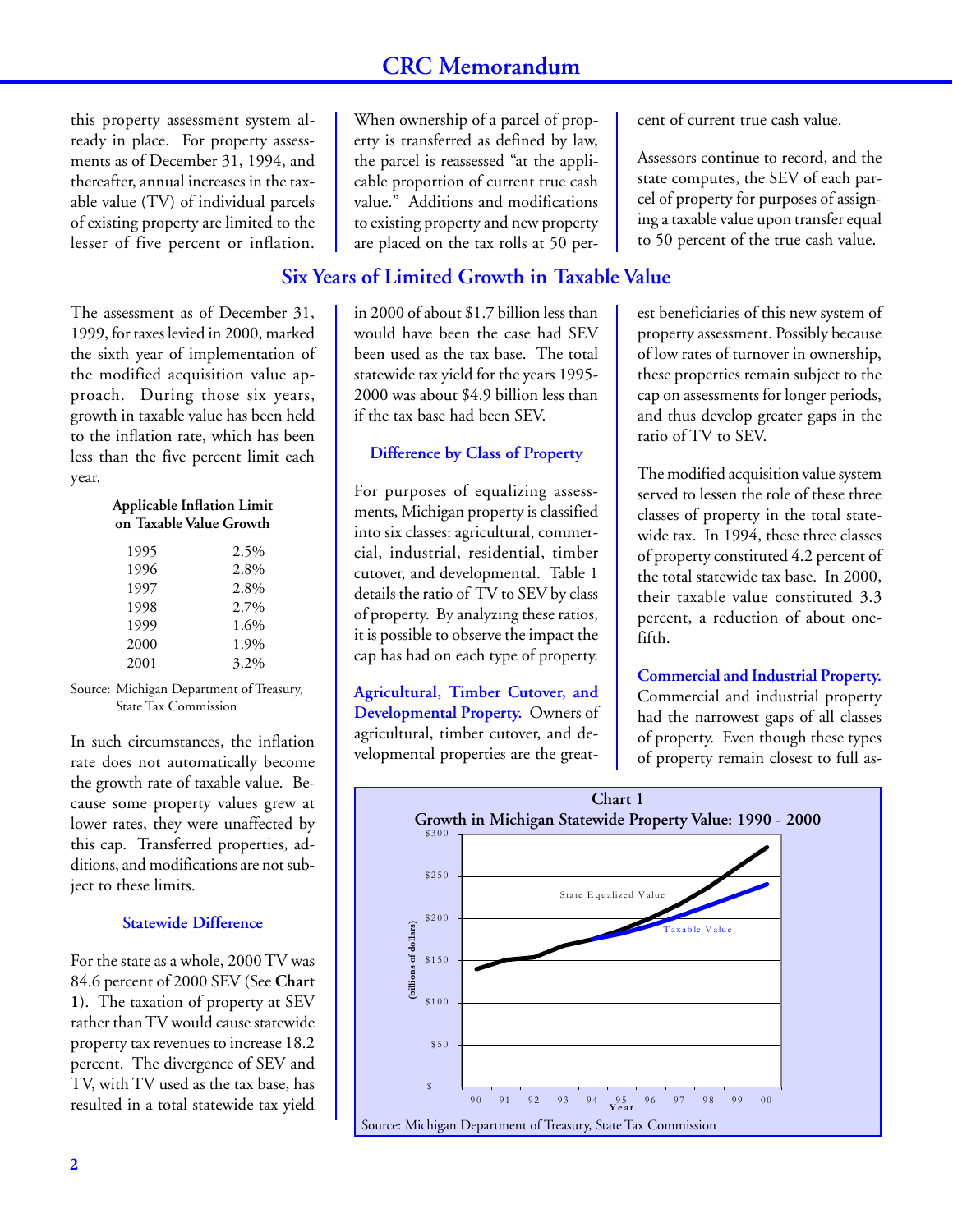| Table 1<br>Taxable Value and State Equalized Value by Class of Property |                                                                                            |                         |            |               |                |               |             |               |
|-------------------------------------------------------------------------|--------------------------------------------------------------------------------------------|-------------------------|------------|---------------|----------------|---------------|-------------|---------------|
|                                                                         | Ratio of Taxable Value to State Equalized Value<br><u>Percent of Total Property Value*</u> |                         |            |               |                |               |             |               |
|                                                                         | 1994                                                                                       | 2000                    | 2000       | Statewide Gap |                | Maximum Gap   | Minimum Gap |               |
|                                                                         | <b>SEV</b>                                                                                 | $\underline{\text{TV}}$ | <b>SEV</b> | Percent       | <b>Percent</b> | <b>County</b> | Percent     | <b>County</b> |
| Agricultural                                                            | 3.9                                                                                        | 3.1                     | 3.8        | 69.7          | 47.5           | Alger         | 92.5        | Montmorency   |
| Commercial                                                              | 14.0                                                                                       | 13.6                    | 13.3       | 86.9          | 72.4           | Luce          | 97.5        | Tuscola       |
| Industrial                                                              | 7.4                                                                                        | 6.8                     | 6.2        | 93.4          | 71.4           | Houghton      | 99.6        | Midland       |
| Residential                                                             | 62.4                                                                                       | 64.3                    | 66.4       | 82.0          | 65.9           | Luce          | 91.2        | Midland       |
| <b>Timber Cutover</b>                                                   | 0.2                                                                                        | 0.1                     | 0.1        | 62.9          | 40.7           | Manistee      | 100.0       | Bay           |
| Developmental                                                           | 0.2                                                                                        | 0.1                     | 0.2        | 61.5          | 15.9           | Ogemaw        | 100.0       | Presque Isle  |
| Total Real and Personal                                                 |                                                                                            |                         |            | 84.6          | 68.2           | Luce          | 94.6        | Midland       |

\* Personal property accounts for 12.0 percent of 1994 SEV; 11.9 percent of 2000 TV; and 10.1 percent of 2000 SEV.

Source: Michigan Department of Treasury, State Tax Commission.

sessment, they constitute a smaller percentage of the total statewide tax base than they did in 1994 (See Table 1). This reduction has been mitigated, however, by the higher tax rates paid by non-homestead properties under provisions of Proposal A.

**Residential Property.** The TV of residential property was 82 percent of SEV in 2000. Unlike the other classes of property, residential property constituted a larger portion of the total statewide tax base in 2000, when 64.3 percent of the TV was classified as residential property, than it did in 1994 (62.4 percent). That growth in the portion of the total tax base would have been even larger had SEV continued as the tax base. (Residential property was 66.4 percent of all SEV in 2000.)

This shift in tax burden was evident in 72 of Michigan's 83 counties. Kalkaska County experienced the largest shift, with a 14.1 percentage point shift from non-residential property in 1994 to residential property in 2000. In only 11 counties did non-residential property constitute a larger percent of the total than it had in 1994. They are as follows:

|                | Percentage  |
|----------------|-------------|
|                | Point Shift |
| Dickinson      | 4.2         |
| Lake           | 3.0         |
| Delta          | 2.5         |
| Alpena         | 1.3         |
| Crawford       | 1.1         |
| Branch         | 0.8         |
| Antrim         | 0.7         |
| Montmorency    | 0.6         |
| Kent           | 0.5         |
| Alcona         | 0.3         |
| Grand Traverse | 0.01        |

#### **Local Government Difference**

#### **The Data**

The change in relationship between TV and SEV has varied among individual counties (See Table 2 on pages 4 and 5), ranging from Midland County with TV equal to 94.6 percent of SEV to Luce County with TV equal to 68.2 percent of SEV. The ratio of TV to SEV for Michigan's five largest cities is as follows:

|              | TV as a        |
|--------------|----------------|
|              | Percent of SEV |
| Detroit      | 73.3           |
| Grand Rapids | 91.8           |
| Warren       | 89.0           |
| Flint        | 89.5           |
| Lansing      | 90.5           |

(Detail for all cities and townships can be accessed on the CRC website at www.crcmich.org/.)

Local units that are experiencing new growth, additions to existing property, and rapid turnover of properties will have TV that is keeping pace with the growth in SEV. Conversely, local units with lower investment rates and slower turnover of properties will find the gap between SEV and TV growing larger every year. Growth in the difference between SEV and TV is not necessarily a sign of economic weakness, as property owners may simply be opting to maintain ownership of their properties.

#### **Type of Unit**

For purposes of comparison, Michigan counties were separated into two groups: urban and rural. Based on this separation, the ratio of TV to SEV

<sup>&</sup>lt;sup>1</sup> Separation was based on the metropolitan statistical areas defined by the U.S. Bureau of Census. The 25 urban counties include: Allegan, Bay, Berrien, Calhoun, Clinton, Eaton, Genesee, Ingham, Jackson, Kalamazoo, Kent, Lapeer, Lenawee, Livingston, Macomb, Midland, Monroe, Muskegon, Oakland, Ottawa, Saginaw, St. Clair, Van Buren, Washtenaw, and Wayne.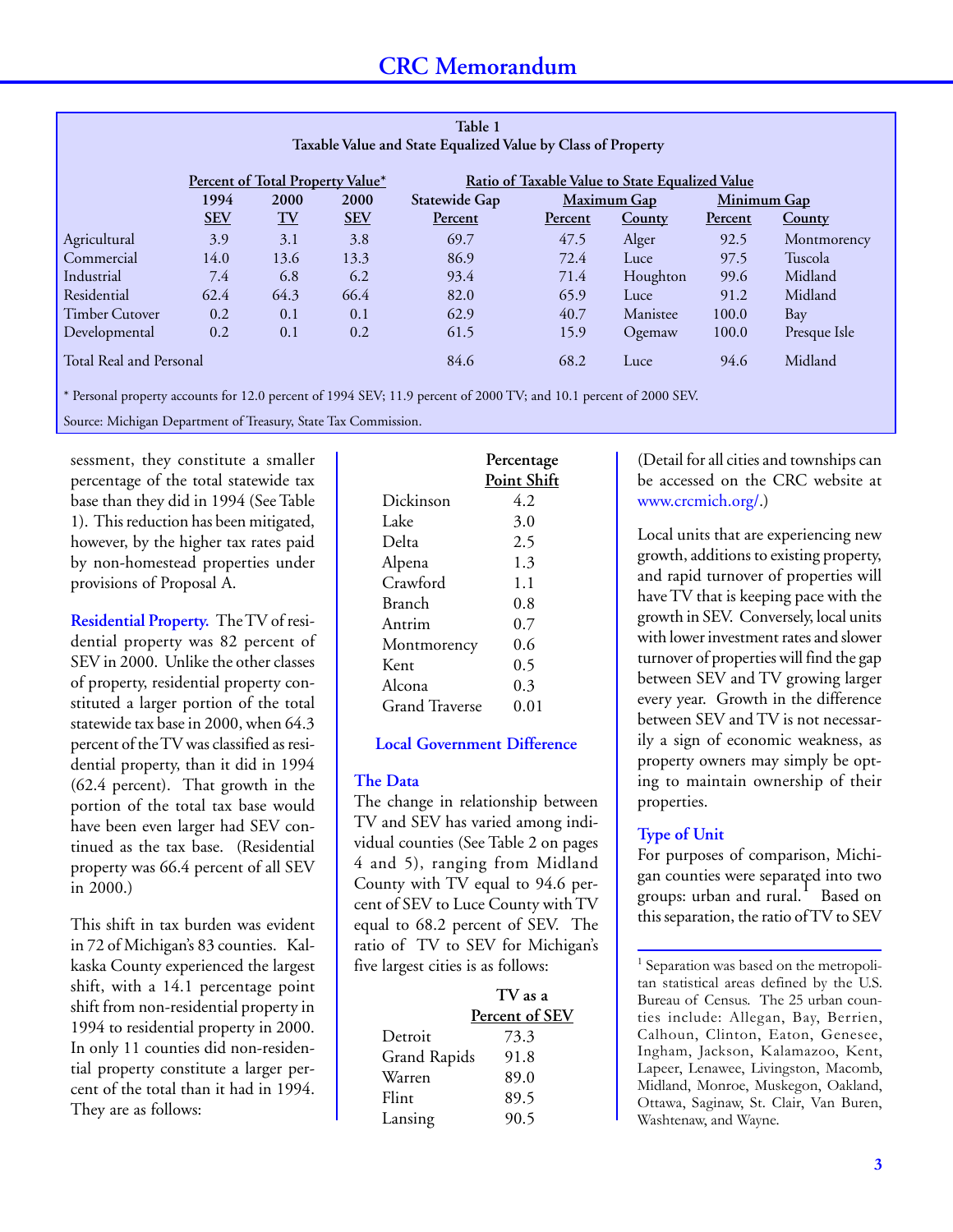|                       |                 | 1994 SEV        |                  |            | 2000 SEV          |                   |            | 2000 TV           |                   | Ratio of TV to SEV |                |
|-----------------------|-----------------|-----------------|------------------|------------|-------------------|-------------------|------------|-------------------|-------------------|--------------------|----------------|
| Counties              | Residentia      | Non-residential | Total            | Residentia | Non-residential   | $\rm Total$       | Residentia | Non-residential   | Total             | Residential        | $_{\rm Total}$ |
| Alcona                | \$293.6         | 90.3<br>↮       | 383.9<br>↮       | \$464.1    | \$153.8           | 617.9<br>$\Theta$ | 380.3<br>↮ | 118.9<br>\$       | 499.2<br>$\Theta$ | 82.0%              | 80.8%          |
| Alger                 | 108.7           | 41.1            | 149.8            | 201.1      | 61.6              | 262.6             | 148.7      | 53.4              | 202.1             | 74.0%              | 77.0%          |
| Allegan               | 1,066.2         | 707.5           | 1,773.8          | 2,095.9    | 1,114.8           | 3,210.7           | 1,637.1    | 948.4             | 2,585.6           | 78.1%              | 80.5%          |
| Alpena                | 296.3           | 178.4           | 474.7            | 463.4      | 278.2             | 741.6             | 389.6      | 247.8             | 637.4             | 84.1%              | 86.0%          |
| Antrim                | 654.3           | 108.1           | 762.4            | 1,133.8    | 197.2             | .330.9            | 884.9      | 154.0             | 1,038.9           | 78.0%              | 78.1%          |
| Arenac                | 199.2           | 97.4            | 296.6            | 333.9      | 119.4             | 453.3             | 269.3      | 102.6             | 371.9             | 80.7%              | 82.1%          |
| Baraga                | 56.7            | 43.1            | 99.8             | 117.4      | 60.7              | 178.2             | 85.4       | 49.8              | 135.2             | 72.8%              | 75.9%          |
| Barry                 | 608.2           | 205.8           | 814.0            | 1,119.1    | 328.3             | 1,447.4           | 895.8      | 263.3             | 1,159.1           | 80.1%              | 80.1%          |
| Bay                   | 934.8           | 823.2           | 1,758.0          | 1,517.0    | 1,003.2           | 2,520.2           | 1,268.5    | 930.0             | 2,198.5           | 83.6%              | 87.2%          |
| Benzie                | 345.0           | 62.5            | 407.5            | 703.7      | 104.4             | 808.1             | 509.3      | 81.9              | 591.2             | 72.4%              | 73.2%          |
| Berrien               | 1,997.4         | 1,388.9         | 3,386.3          | 3,155.1    | 1,653.6           | 4,808.7           | 2,631.1    | 1,533.1           | 4,164.2           | 83.4%              | 86.6%          |
| Branch                | 315.5           | 257.4           | 572.9            | 616.8      | 475.6             | 1,092.4           | 455.4      | 384.0             | 839.4             | 73.8%              | 76.8%          |
| Calhoun               | 1,088.4         | 831.1           | 1,919.5          | 1,826.1    | ,255.9            | 3,082.0           | 1,503.9    | 1,093.4           | 2,597.3           | 82.4%              | 84.3%          |
| Cass                  | 544.9           | 249.8           | 794.7            | 1,005.5    | 407.3             | 1,412.7           | 758.4      | 302.4             | 1,060.8           | 75.4%              | 75.1%          |
| Charlevoix            | 625.0           | 222.1           | 847.1            | 1,162.8    | 308.0             | 1,470.8           | 895.7      | 271.1             | 1,166.8           | 77.0%              | 79.3%          |
| Cheboygan             | 461.4           | 141.1           | 602.5            | 854.3      | 220.6             | 1,074.9           | 639.5      | 177.3             | 816.8             | 74.9%              | 76.0%          |
| Chippewa              | 320.4           | 158.3           | 478.7            | 587.7      | 225.5             | 813.2             | 451.1      | 202.5             | 653.6             | 76.8%              | 80.4%          |
| Clare                 | 335.9           | 148.6           | 484.5            | 594.6      | 205.3             | 799.9             | 458.9      | 179.7             | 638.6             | 77.2%              | 79.8%          |
| Clinton               | 635.3           | 329.5           | 964.8            | 1,127.2    | 488.5             | 1,615.7           | 974.0      | 412.6             | 1,386.5           | 86.4%              | 85.8%          |
| Crawford              | 197.6           | 95.7            | 293.3            | 315.4      | 141.2             | 456.6             | 256.0      | 130.1             | 386.1             | 81.2%              | 84.6%          |
| Delta                 | 323.4           | 196.1           | 519.5            | 612.9      | 337.0             | 950.0             | 455.6      | 306.7             | 762.3             | 74.3%              | 80.2%          |
| Dickinson             | 251.2           | 182.2           | 433.4            | 383.9      | 303.7<br>919.8    | 687.6             | 336.1      | 289.2             | 625.2             | 87.5%              | 90.9%          |
| Eaton                 | 1,000.4         | 617.2           | 5.719            | 1,611.0    |                   | 2,530.7           | 1,410.8    | 803.4             | 2,214.2           | 87.6%              | 87.5%          |
| Emmet                 | 829.9           | 276.2           | 1,106.1          | 1,619.6    | 408.9             | 2,028.5           | 1,321.0    | 344.1             | 1,665.1           | 81.6%              | 82.1%          |
| Genesee               | 3,669.2         | 2,396.7         | 6,065.9          | 6,152.5    | 3,215.6           | 9,368.1           | 5,186.7    | 2,970.8           | 8,157.6           | 84.3%              | 87.1%          |
| Gladwin               | $rac{337.8}{ }$ | 81.9            | 419.7            | 614.0      | $\frac{110.3}{ }$ | 724.3             | 482.8      | $\overline{97.3}$ | 580.1             | 87.6%              | 80.1%          |
| Gogebic               | 146.9           | 108.3           | 255.2            | 270.4      | 117.7<br>943.6    | 388.1             | 192.8      | 107.4             | 300.2             | 71.3%              | 77.4%          |
| <b>Grand Traverse</b> | 1,121.4         | 524.0           | 1,645.3          | 2,091.6    |                   | 3,035.1           | 1,666.0    | 778.8             | 2,444.8           | 79.7%              | 80.5%          |
| Gratiot               | 206.6           | 285.3           | 491.9            | 362.5      | 431.8             | 794.3             | 285.5      | 337.8             | 623.3             | 78.7%<br>79.9%     | 78.5%          |
| Hillsdale             | 369.9           | 279.9           | 649.8            | 666.1      | 454.0             | 1,120.2           | 532.5      |                   | 891.8             |                    | 79.6%          |
| Houghton              | 206.6           | 107.3           | 313.8            | 397.0      | 162.2             | 559.2             | 296.7      | 132.9             | 429.6             | 74.7%              | 76.8%          |
| Huron                 | 420.0           | 470.9           | 890.9            | 730.1      | 666.5             | 1,396.6           | 566.7      | 551.5             | 1,118.3           | 77.6%              | 80.1%          |
| Ingham                | 2,571.0         | 1,610.8         | 4,181.9          | 3,837.7    | 2,323.4           | 6,161.1           | 3,376.9    | 2,066.8           | 5,443.8           | 88.0%              | 88.4%          |
| Ionia                 | 389.0           | 267.2           | 656.2            | 735.6      | 426.5             | 1,162.2           | 585.8      | 340.4             | 926.2             | 79.6%              | 79.7%          |
| losco                 | 436.8           | 145.1           | 582.0            | 687.7      | 202.0             | 889.7             | 570.7      | 184.9             | 755.6             | 83.0%              | 84.9%          |
| Iron                  | 118.2           | 101.0           | 219.2            | 219.8      | 124.6             | 344.4             | 160.9      | 112.1             | 273.0             | 73.2%              | 79.3%          |
| Isabella              | 371.6           | 295.5           | 667.2            | 656.4      | 479.2             | 1,135.6           | 543.4      | 382.0             | 925.3             | 82.8%              | 81.5%<br>76.4% |
| Jackson               | 1,299.8         | 724.4           | 2,024.2          | 2,461.8    | 1,172.9           | 3,634.7           | 1,857.9    | 919.7             | 2,777.6           | 75.5%              |                |
| Kalamazoo             | 2,356.0         | 1,624.3         | 3,980.3<br>418.3 | 3,819.2    | 2,266.1           | 6,085.3           | 3,277.9    | 2,105.6           | 5,383.5           | 85.8%              | 88.5%          |
| Kalkaska              | 201.1           | 217.2           |                  | 384.7      | 202.9             |                   | 300.1      | 182.6             | 482.7             | 78.0%              | 82.2%          |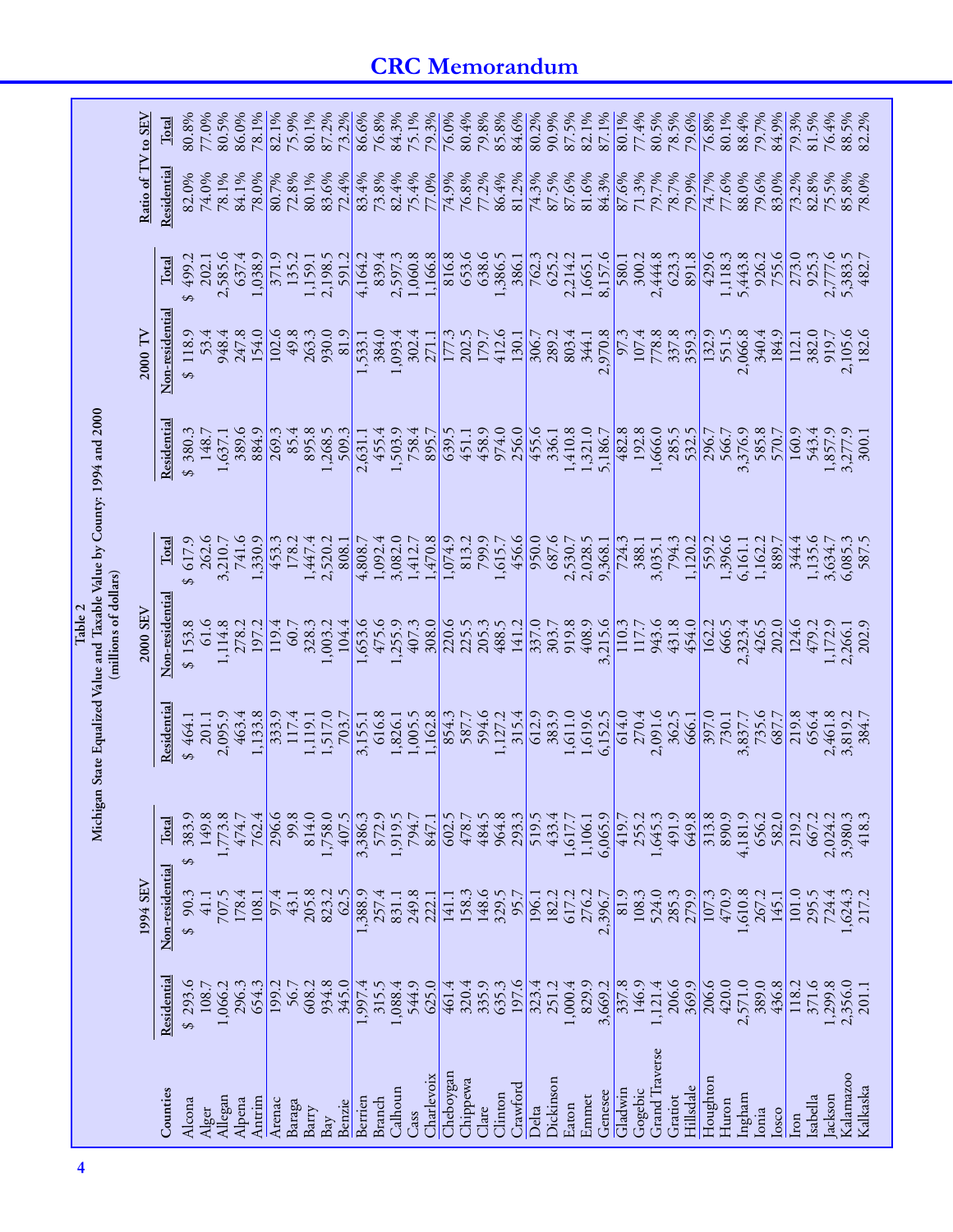| 305.9<br>2,009.0<br>1,265.8<br>\$14,398.<br>507.0<br>5,803.3<br>70.5<br>203.6<br>↮<br>1,502.0<br>235.4<br>1,062.2<br>8,595.0<br>S<br>15,912.9<br>1,680.4<br>2,596.5<br>417.4<br>$\Theta$<br>86.0<br>648.6<br>\$6,191.3<br>12.4<br>267.1<br>1,947.8<br>\$9,721.6<br>71.9<br>331.3<br>1,413.3 | 2,186.9<br>810.5<br>1,376.4<br>2,698.8<br>975.6 |
|---------------------------------------------------------------------------------------------------------------------------------------------------------------------------------------------------------------------------------------------------------------------------------------------|-------------------------------------------------|
|                                                                                                                                                                                                                                                                                             |                                                 |
|                                                                                                                                                                                                                                                                                             |                                                 |
|                                                                                                                                                                                                                                                                                             |                                                 |
|                                                                                                                                                                                                                                                                                             |                                                 |
|                                                                                                                                                                                                                                                                                             | 1,723.2                                         |
| 1,348.6<br>927.5<br>40.7<br>212.7<br>8.5                                                                                                                                                                                                                                                    | 1,536.0<br>3,078.3                              |
| 169.0<br>42.7<br>398.1                                                                                                                                                                                                                                                                      | 617.6<br>695.4                                  |
| 170.0<br>950.5<br>758.5<br>32.2<br>Keweenaw<br>celanau<br>cnawee                                                                                                                                                                                                                            | 918.4<br>2,382.9<br>Livingston                  |

**5**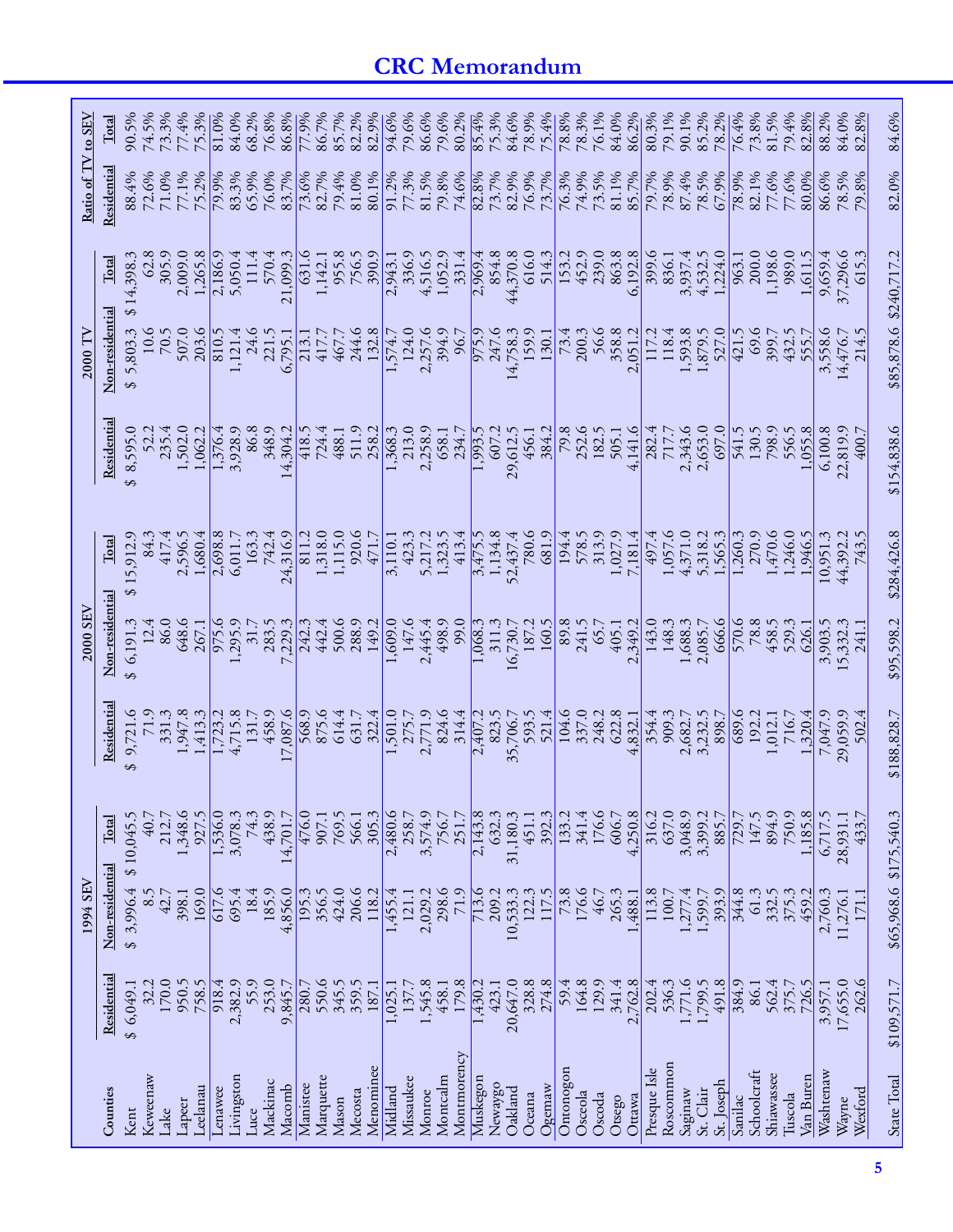was compared by type of unit (See **Table 3**). These data show that charter townships have the highest ratio of TV to SEV, followed by cities and general law townships.

**Charter Townships.** Generally located on the fringe of Michigan's metropolitan areas where new development has focused in recent times, charter townships have the highest ratio of TV to SEV. There is little difference in the ratio of charter townships whether they are located in urban or rural counties.

**Cities.** Cities show little difference in the relationship between TV and SEV, whether in urban or rural counties.

**General Law Townships.** General law townships have the greatest disparity between TV and SEV. This relates to two factors. First, as a whole, the property value of general law townships grew faster than in other municipalities. Second, as indicated by the difference in ratios between urban and rural general

The different growth rates in TV and SEV arising from the cap mechanism are likely to narrow and eventually disappear over time and the percentage difference between TV and SEV should stabilize. (The diverging lines representing SEV and TV in **Chart 1** will assume more parallel paths.) As properties are sold and new properties are placed on the tax rolls, their TV is increased to the SEV for purposes of the tax levy calculations for the new property owners, the so-called "pop-up" tax. Eventually, the pop-up factor will be large enough to offset the limits on TV increases. The average turnover rate of property (in years) is a key factor in determining how long it will take for this to happen, but it is not the only factor. Generally, the following relationships hold: The shorter the turnover period

| Table 3                                                    |          |          |           |  |  |  |
|------------------------------------------------------------|----------|----------|-----------|--|--|--|
| TV as a Percent of SEV by Type of Unit of Local Government |          |          |           |  |  |  |
|                                                            | In Rural | In Urban |           |  |  |  |
| <b>Type of Unit</b>                                        | Counties | Counties | Statewide |  |  |  |
| <b>Charter Townships</b>                                   | 86.0     | 87.5     | 87.5      |  |  |  |
| Cities                                                     | 86.4     | 86.3     | 86.3      |  |  |  |
| General Law Townships                                      | 77.7     | 81.8     | 80.0      |  |  |  |
| Counties                                                   | 79.7     | 85.7     | 84.6      |  |  |  |

law townships, townships have a high concentration of agricultural property, which has developed the largest margins between TV and SEV.

#### **Geographic Patterns**

The larger urban areas of the state have taxable values closer to their true cash values than do the rural areas. This has implications at both the local and state levels. At the local level, units of government in rural areas can expect to be confronted by constrained property tax revenues to higher degrees than will be the case for urban areas. At the state level, this geographic shift has implications on two aspects of state finances:

## **The Future**

of property sales, the sooner the stabilization of the ratio of TV to SEV will occur. Areas with relatively little sales activity would take longer to stabilize than areas with considerable inand out-migration and the associated increased frequency of property sales.

The greater the proportion of new property, the faster the stabilization of the ratio of TV to SEV will occur. This factor is important in areas experiencing significant development of new properties. In addition to stabilizing more quickly, the percentage difference between TV and SEV will be less in such areas.

The smaller the difference between TV and SEV annual percentage growth, the faster the stabilization of the ratio of TV to SEV will occur. Areas with relatively slowly growing

1) The **State Education Tax** – This shift results in a smaller portion of the tax burden for this six-mill, statewide property tax being paid by rural areas of the state compared to urban areas.

2) The **School Aid Fund** – Local school districts levy a local operating tax on non-homestead property to fund a portion of their foundation allowances (their revenues per pupil). The School Aid Fund contributes the balance. A lower ratio of TV to SEV results in fewer dollars raised locally and the state must contribute a larger amount, reducing the amount of state dollars that could be used to support a higher foundation allowance.

property values would stabilize before areas experiencing rapid increases in property prices.

**Short-Term Trends.** Because the gap between TV and SEV is relatively small for any given property in the early years of the cap, the pop-up factor will add correspondingly small amounts to TV. In later years, when properties that had not been on the market are transferred the pop up effect could be very significant.

**Longer-Term Trends.** While little empirical evidence exists on the average sales turnover of property, it seems likely that it lies somewhere between seven and twelve years. Simulation calculations performed by CRC suggest that with a seven-year sales turnover period, it would take nearly 20 years for the gap to stabilize. However,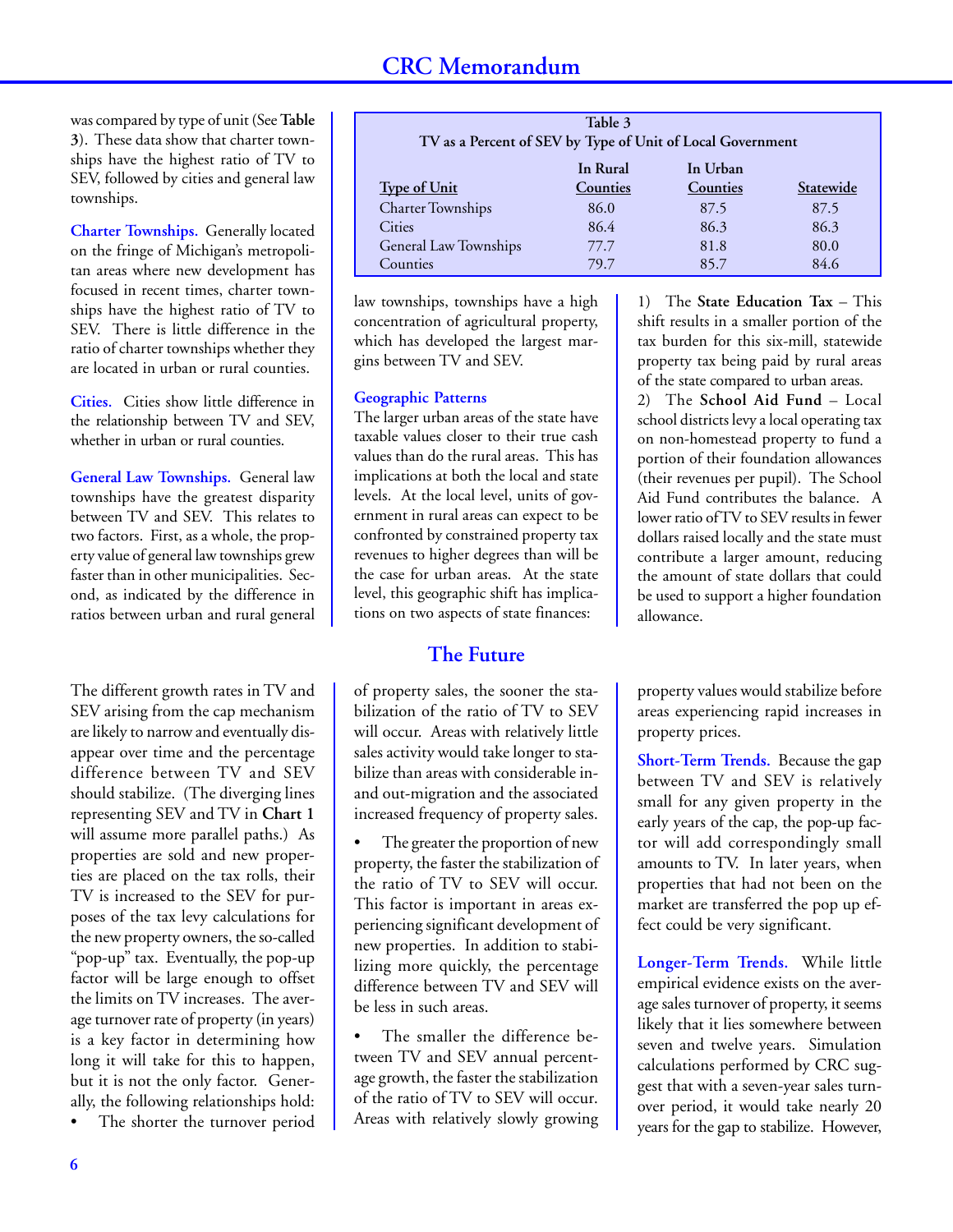most of the gap would have opened by the end of ten years. With a 12-year cycle, it takes nearly 30 years for the gap to stabilize, but most of the gap would have opened up by the end of 15 years.

## **Appendix: California's Experience with Proposition 13**

#### **Proposition 13 of 1978**

In June 1978, California voters led the era of taxpayer revolts by amending the California Constitution. This initiative, known as Proposition 13, followed many years of rapidly rising property taxes, averaging 11.5 percent per year from Fiscal Year (FY)1968 to FY1972. As in Michigan, efforts had been made to limit tax rate growth, with little effect on escalating taxes.

The modified acquisition value system adopted by Michigan voters in 1994 has many of the same characteristics of Proposition 13. California property taxes are limited to one percent of "full cash value." Full cash value is defined as the assessed valuation as of the 1975-76 tax year or, "thereafter, the appraised value of real property when purchased, newly constructed, or a change in ownership has occurred after the 1975 assessment." The assessment "may reflect from year to year the inflationary rate not to exceed 2 percent for any given year."

A major difference between the systems adopted in California and Michigan is the method of calculating the full cash value. In Michigan, the modified acquisition value system was imposed upon an established system of calculating and equalizing property values. While taxable value serves as the tax base, city, township, and county assessors continue to determine SEV. California's method of calculating market value prior to 1978 was arguably not as strong, so there was little reason to cling to it after adoption of Proposition 13. In California, the sale price serves as the full cash value, unless there is reason to think the transfer was less than an arm's length transaction.

#### **Assessed and Market Values**

Because California has adopted this method of determining full cash value, tracking the differences between the market value and the assessed value for taxation purposes is more difficult in California than in Michigan. The Public Policy Institute of California, in a 1998 report, *Proposition 13 in Recession and Recovery*, looked at the disparity between assessed values and market values in two counties: Los Angeles and San Mateo. Their findings show that 1996 assessed values were about 71 percent of market values in Los Angeles County; 61 percent in San Mateo County.

These two counties are largely urban or suburban in nature, with very little agricultural property. Because agricultural property transfers less frequently than residential, commercial, or industrial property, it is likely that the overall gap in the statewide ratio of assessed value to market value would be wider than that of these two counties.

#### **Lessons Learned**

California offers some lessons to Michigan in considering the effects of a modified value acquisition system on state and local government finances in addition to examining growth in the gap between assessed value and market value.

**Differences in Assessed Value of Similar Properties.** Californians have struggled with the effect that a modified value acquisition system has on

the taxation of similar properties. Two neighboring properties, similar in every way, can have very different tax bases based solely on the last date of transfer. For that reason, Proposition 13 was labeled a "welcome stranger" system, because newcomers to an established community are "welcome" in anticipation that they will contribute a larger percentage of support for local government than the settled neighbors.

In 1992, a challenge asserting that the acquisition-value system violates the Equal Protection Clause of the U.S. Constitution reached the U.S. Supreme Court. In *Nordlinger* v. *Hahn*. (505 U.S. 1), the court upheld the California system, because it "rationally" furthers a legitimate state interest. The court said, "The state legitimately can conclude that a new owner, at the point of purchasing his property, does not have the same reliance interest warranting protection against higher taxes as does an existing owner who is already saddled with his purchase and does not have the option of deciding not to buy his home if taxes become prohibitively high." The court also opined that a state has a rational interest in neighborhood preservation, continuity, and stability, and that Proposition 13's system of "locking in" lower tax assessments contributed to such preservation.

**Stable Revenue Flows for Local Governments.** Proposition 13 provides California local governments greater predictability and certainty of revenue flows than had existed prior to its adoption. A modified value acquisition system creates a reservoir of untapped tax base that can even out rev-